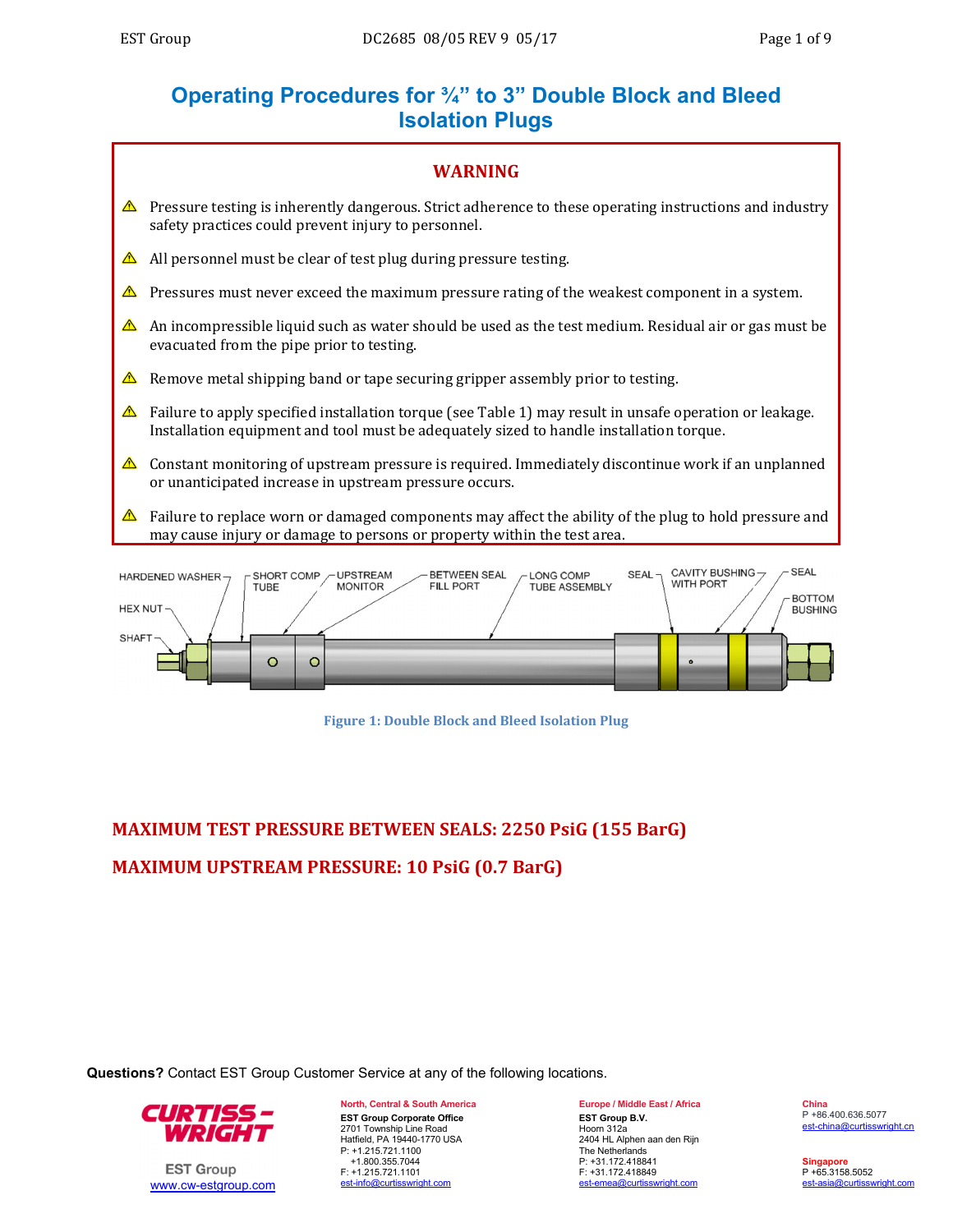## **1. Test Preparation**

Perform the steps outlined below prior to performing your pressure test.

| <b>Step/Action</b> |                                                                                                              | <b>Additional Action/Information/Result</b>                                                                                                                                                                                                      |  |  |  |  |
|--------------------|--------------------------------------------------------------------------------------------------------------|--------------------------------------------------------------------------------------------------------------------------------------------------------------------------------------------------------------------------------------------------|--|--|--|--|
|                    | Visually inspect the plug for worn or<br>damaged components including any<br>cuts, scores and deformations.  | Replace worn or damaged components as needed                                                                                                                                                                                                     |  |  |  |  |
|                    | Verify that the pipe size and schedule<br>stamped on the plug is equivalent to<br>pipe size you are testing. | NOTE:<br>The stamp 2P80 indicates that the plug is suitable for use in<br>2" SCH 80 pipe size. See Table 1 for pipe size and schedule of<br>plugs. The seal OD must agree with the Plug OD listed in<br>Table 1 for the corresponding pipe size. |  |  |  |  |
|                    | Clean and dry the pipe ID.                                                                                   | All moisture, debris and excessive scale must be removed from                                                                                                                                                                                    |  |  |  |  |

4. Liberally spread antiseize over both sides of the hardened washer and threads of the shaft.

the pipe ID to ensure proper seal is established during the pressure test.



#### **Figure** 2:

Doing this ensures that all installation torque is transmitted to the seal.

#### **CAUTION**

Special caution must be taken when applying lubricant and handling the test plug. The lubricant must not come in contact with the seals or tube ID. Failure to properly use antiseize on the shaft threads and hardened washer may cause an incomplete torque transmittal resulting in a decrease in pressure rating.

5. Complete Site safety standard checklist. 

**Questions?** Contact EST Group Customer Service at any of the following locations.



**EST Group** www.cw-estgroup.com **North, Central & South America EST Group Corporate Office**  2701 Township Line Road Hatfield, PA 19440-1770 USA P: +1.215.721.1100 +1.800.355.7044 F: +1.215.721.1101 est-info@curtisswright.com

**Europe / Middle East / Africa EST Group B.V.** Hoorn 312a 2404 HL Alphen aan den Rijn The Netherlands P: +31.172.418841 F: +31.172.418849 est-emea@curtisswright.com

**China** P +86.400.636.5077 est-china@curtisswright.cn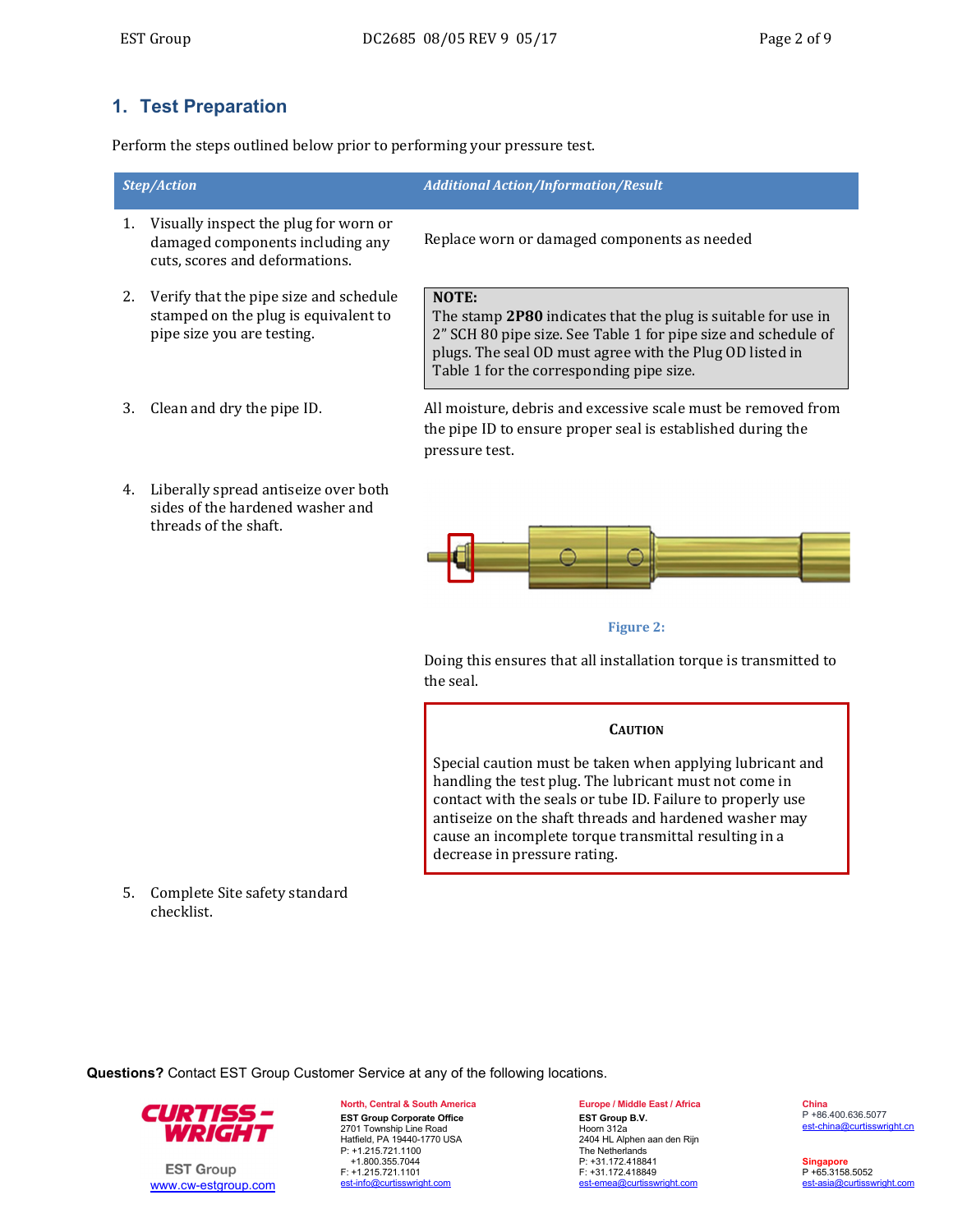## **2. Performing the Pressure Test**

Perform the steps outlined below when conducting a pressure test.



- from the hot work area. If upstream vapors are to be vented, a tee fitting should be used such that the hose and the pressure gauge are both connected to the Upstream Monitor Connection.
- Pressure Connection: Connect pressure source to pressurize between seals for isolation and/or testing purposes.

**Questions?** Contact EST Group Customer Service at any of the following locations.



**EST Group** www.cw-estgroup.com **North, Central & South America EST Group Corporate Office**  2701 Township Line Road Hatfield, PA 19440-1770 USA P: +1.215.721.1100 +1.800.355.7044 F: +1.215.721.1101 est-info@curtisswright.com

**Europe / Middle East / Africa EST Group B.V.** Hoorn 312a 2404 HL Alphen aan den Rijn The Netherlands P: +31.172.418841 F: +31.172.418849 est-emea@curtisswright.com

**China** P +86.400.636.5077 est-china@curtisswright.cn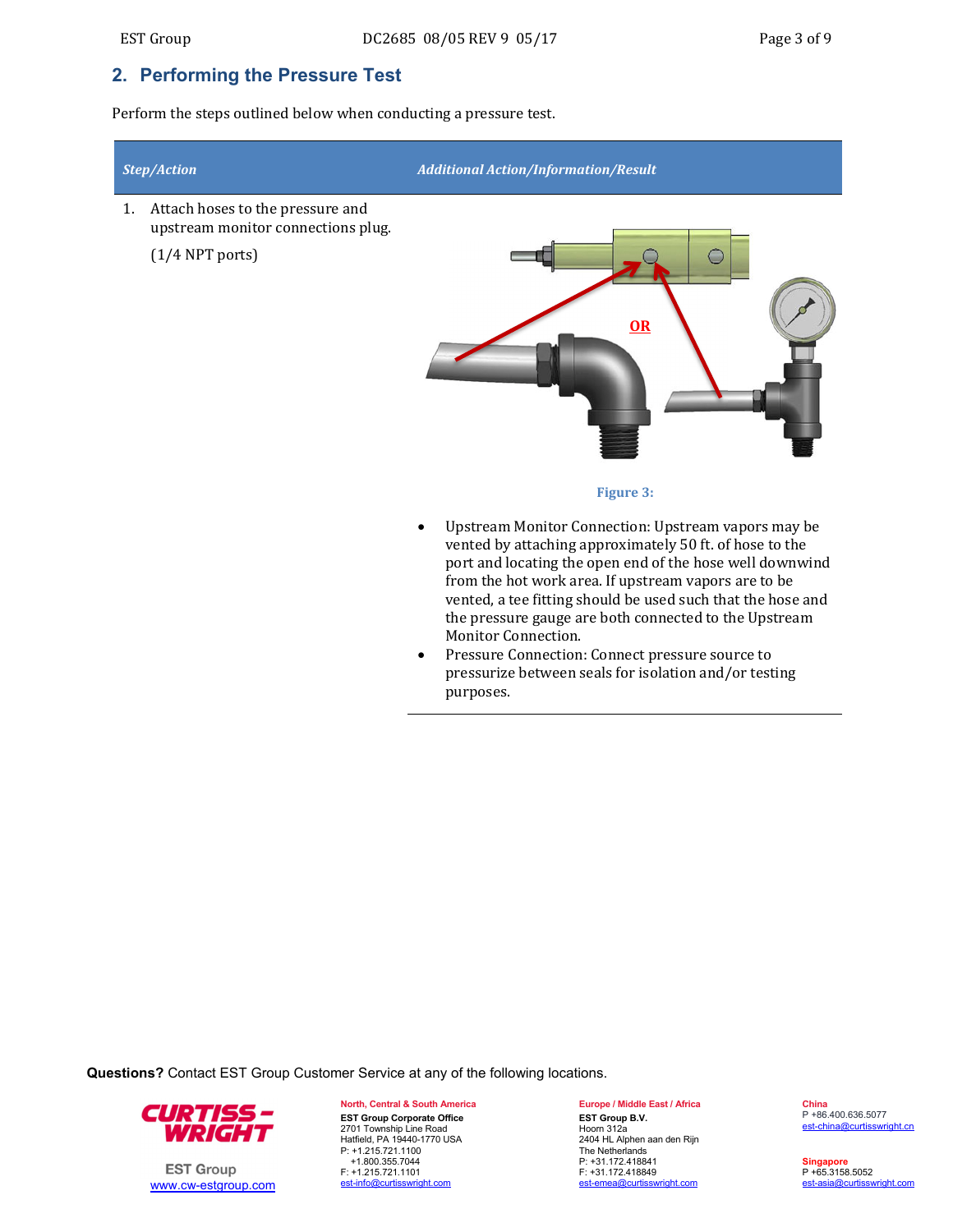*Step/Action Additional Action/Information/Result*

2. Place plug so both seals are inside the pipe you are testing.

## **NOTE:**

The maximum temperature exposure for urethane seals is  $180^{\circ}$ F (82 $^{\circ}$ C). It may be necessary to monitor pipe temperatures during hot work to ensure seals are not damaged. Contact EST Group Customer Service if high temperature seal materials are needed. 

#### **Figure** 4:

|                          | <i>then</i>                    |
|--------------------------|--------------------------------|
| using the plug as an     | position the plug so the seals |
| isolation and/or welding | are an appropriate distance    |
| plug,                    | from the weld location.        |



#### **Figure** 5:

|    |                                                                                                                                                               | If                                                                                                                                                                     | then                                                                                                                                                                                                                                                                                                                                        |
|----|---------------------------------------------------------------------------------------------------------------------------------------------------------------|------------------------------------------------------------------------------------------------------------------------------------------------------------------------|---------------------------------------------------------------------------------------------------------------------------------------------------------------------------------------------------------------------------------------------------------------------------------------------------------------------------------------------|
|    |                                                                                                                                                               | using the plug to test a<br>weld,                                                                                                                                      | position the plug so that the<br>seals straddle the weld or<br>area you are testing.                                                                                                                                                                                                                                                        |
| 3. | Remove residual air between the<br>seals, if necessary.                                                                                                       | a.<br>position.<br>b.<br>to slide within the pipe.<br>$C_{\bullet}$                                                                                                    | Ensure the port between the seals is in the six o'clock<br>Tighten the hex nut on the plug until the plug is barely able<br>Apply slight pressure of the test medium until a small<br>amount of the medium escapes past the seals. At this point,<br>the majority of residual air is removed between the seals.                             |
| 4. | Hand tighten the hex nut until the<br>test plugs grip the pipe ID. Slight<br>wiggling of the plug may allow for<br>further hand tightening of the hex<br>nut. | pip finishes, the torque may need to be increased up to the<br>in increasing increments starting at the normal installation<br>torque.                                 | The normal torque values listed in Table 1 should be adequate<br>for most installations, however due to variations within internal<br>maximum torque values listed in Table 1. If at the maximum<br>torque the plug still leaks, verify the correct seal and washers<br>are being used, correct if necessary, reinstall and torque the plug |
| 5. | Using a calibrated torque wrench,<br>tighten the hex nut to the normal<br>installation torque (see Table 1).                                                  | If shaft spins while hex nut is being tightened, a crowsfoot<br>1 for crowsfoot sizes) After initial tightening it may be<br>during further tightening of the hex nut. | and a pipe wrench/open end wrench must be used (see Table<br>possible to use a deep socket as the friction created when the<br>seals contact the pipe ID will prevent the shaft from spinning                                                                                                                                               |

**Questions?** Contact EST Group Customer Service at any of the following locations.



**EST Group** www.cw-estgroup.com

**North, Central & South America EST Group Corporate Office**  2701 Township Line Road Hatfield, PA 19440-1770 USA P: +1.215.721.1100 +1.800.355.7044 F: +1.215.721.1101 est-info@curtisswright.com

**Europe / Middle East / Africa EST Group B.V.** Hoorn 312a 2404 HL Alphen aan den Rijn The Netherlands P: +31.172.418841 F: +31.172.418849 est-emea@curtisswright.com

**China** P +86.400.636.5077 est-china@curtisswright.cn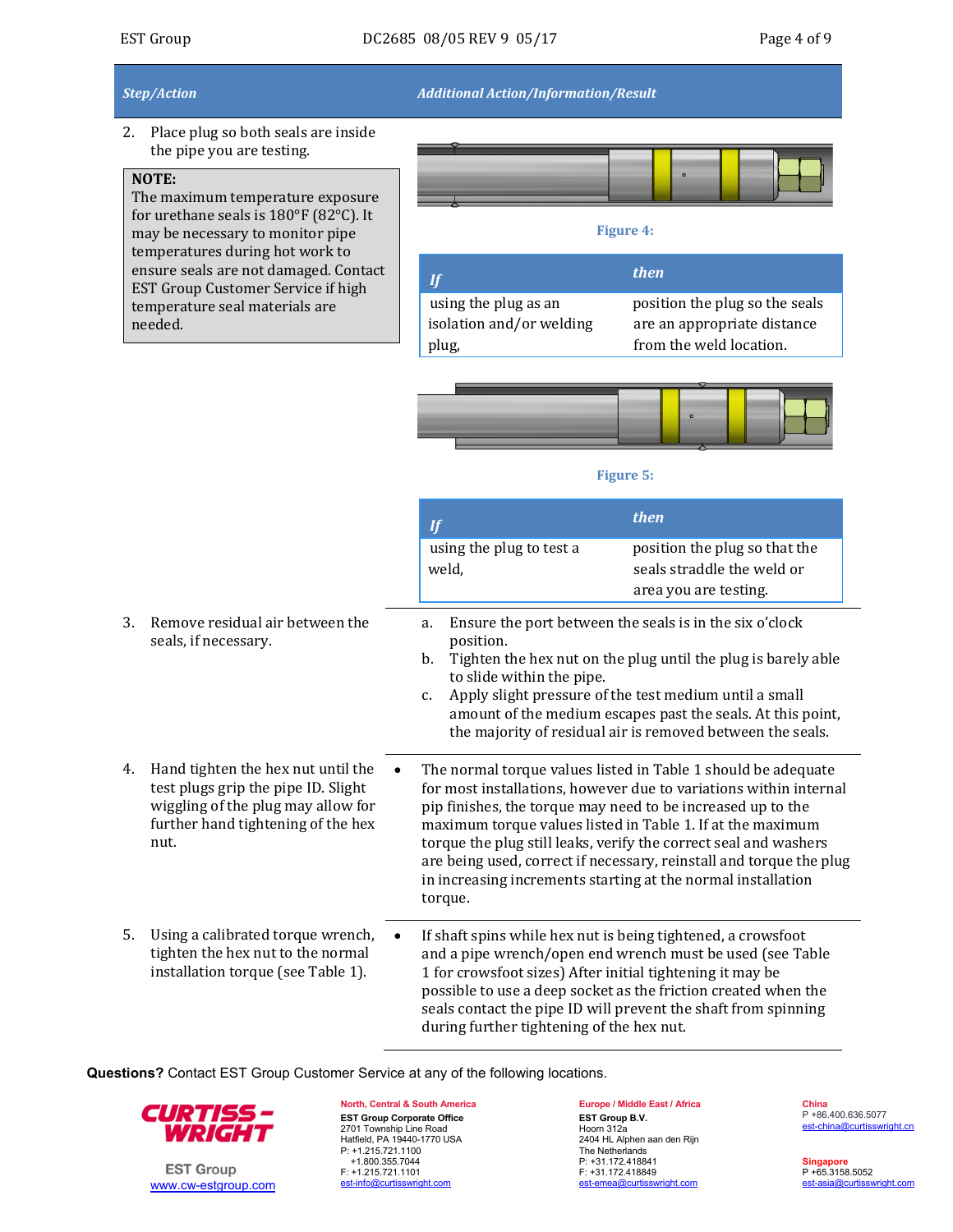## $EST Group$   $DC2685$   $08/05$  REV 9  $05/17$  Page 5 of 9

*Step/Action Additional Action/Information/Result*

6. Slowly introduce the test pressure. 

7. After isolation or testing

threads. 

end. 

application is complete, release all pressure from the pipe.

8. Loosen the hex nut until the top of the nut is at the top of the

9. Remove the plug from the tube

replace any worn components.

If performing a pressure drop test, hold the desired pressure with pump for a minimum of 5 minutes to allow parts to settle prior to closing the isolation valve.



#### **Figure** 6:

## **NOTE:**

During pressurization, some settling of the plug may occur. If the plug moves more than a total of  $0.125$ " (3 mm) during pressurization or testing, then you must halt and release the pressure immediately. Inspect the test plug and pipe ID for damage and review installation steps taken prior to reinstalling the plug and retesting.

If situation continues, contact EST Group Customer Service for technical assistance.

#### **CAUTION**

Never remove a plug if upstream pressure is present.

- The seal is relaxed. Permanent seal deformation may occur if the seal is left partially compressed.
- 10. Inspect the plug for wear and a. Visually inspect seals for damage including cuts, scores
	- and deformations. b. Visually inspect O-rings (internal) for damage including cuts, scores and deformations if leakage or a pressure drop occurred during the pressure test.
	- c. Verify proper operation of grippers by tightening the hex nut to expand the gripper assembly. Apply a light lubricant if necessary. Wipe away excess.
	- d. Liberally spread antiseize over both sides of the hardened washer and threads of the shaft. Wipe away any excess.

Contact EST Group Customer Service for replacement of worn or damaged parts identified.

**Questions?** Contact EST Group Customer Service at any of the following locations.



**EST Group** www.cw-estgroup.com

**North, Central & South America EST Group Corporate Office**  2701 Township Line Road Hatfield, PA 19440-1770 USA P: +1.215.721.1100 +1.800.355.7044 F: +1.215.721.1101 est-info@curtisswright.com

**Europe / Middle East / Africa EST Group B.V.** Hoorn 312a 2404 HL Alphen aan den Rijn The Netherlands P: +31.172.418841 F: +31.172.418849 est-emea@curtisswright.com

**China** P +86.400.636.5077 est-china@curtisswright.cn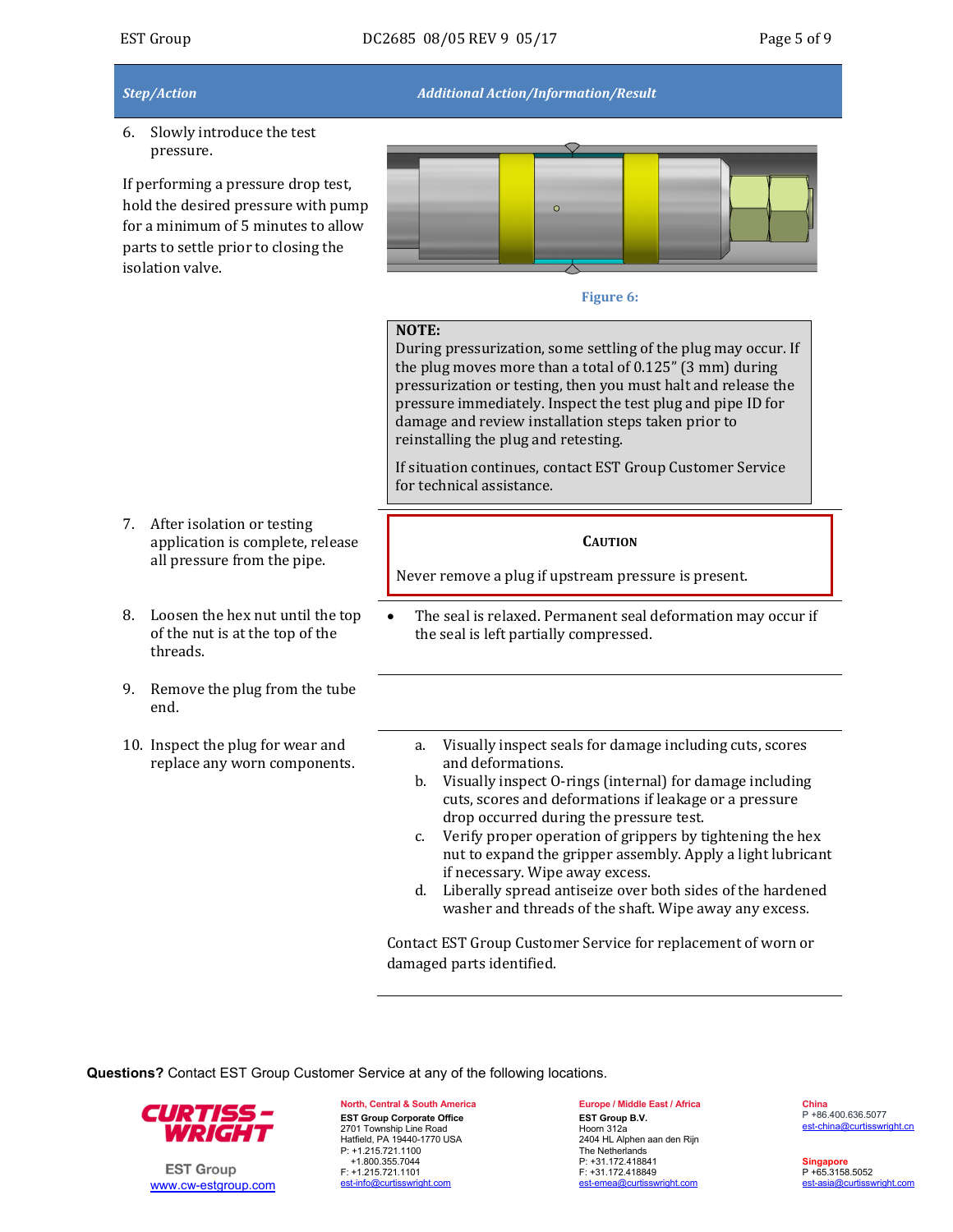## **3. Part Replacement – Disassembly**

When performing the steps outlined below, be sure to keep track of the assembly order of component parts. Occasionally a flathead screwdriver may be needed to pry seals away from washer face to facilitate removal. If this is the case, be sure not to damage any components while using the flathead screwdriver.



#### **Figure 7: Double Block and Bleed Isolation Plug Component Parts**

|    | <b>Step/Action</b>                               | <b>Additional Action/Information/Result</b>                                                                                                                                                                                                                                                            |  |  |  |  |  |
|----|--------------------------------------------------|--------------------------------------------------------------------------------------------------------------------------------------------------------------------------------------------------------------------------------------------------------------------------------------------------------|--|--|--|--|--|
| 1. | Disassemble the plug in assembly<br>order.       | Component parts of the plug must be removed in the following<br>order:                                                                                                                                                                                                                                 |  |  |  |  |  |
|    |                                                  | Hex Nut<br>a.<br>$b$<br><b>Hardened Washer</b><br>Short Comp Tube<br>c.<br><b>Upstream Monitor</b><br>d.<br>Between Seal Fill Port/Long Comp Tube Assembly<br>e.<br>f.<br>Seal<br>Cavity Bushing with port<br>g.<br>h.<br>Seal<br>Bottom Seal Collar (Type 2 only)<br>i.<br><b>Bottom Washer</b><br>j. |  |  |  |  |  |
| 2. | Visually inspect component parts for<br>damages. | <b>If</b><br>then                                                                                                                                                                                                                                                                                      |  |  |  |  |  |
|    |                                                  | damaged components are<br>contact EST Group Customer<br>identified,<br>Service for replacement parts.                                                                                                                                                                                                  |  |  |  |  |  |
|    |                                                  | no damaged components<br>reassemble the plug (see                                                                                                                                                                                                                                                      |  |  |  |  |  |

## **4. Storage**

Prior to storing, clean and dry the plug. Re-lubricate the shaft threads and between the hex nut and mating surface as previously described. Store plug in an area out of direct exposure to sun, UV light or temperature extremes. Excessive heat or UV light will damage and prematurely degrade the seal elements.

are identified,

**Questions?** Contact EST Group Customer Service at any of the following locations.



**EST Group** www.cw-estgroup.com **North, Central & South America EST Group Corporate Office**  2701 Township Line Road Hatfield, PA 19440-1770 USA P: +1.215.721.1100 +1.800.355.7044 F: +1.215.721.1101 est-info@curtisswright.com

**Europe / Middle East / Africa EST Group B.V.** Hoorn 312a 2404 HL Alphen aan den Rijn The Netherlands P: +31.172.418841 F: +31.172.418849 est-emea@curtisswright.com

Figure 7) and prep for

storage. 

**China** P +86.400.636.5077 est-china@curtisswright.cn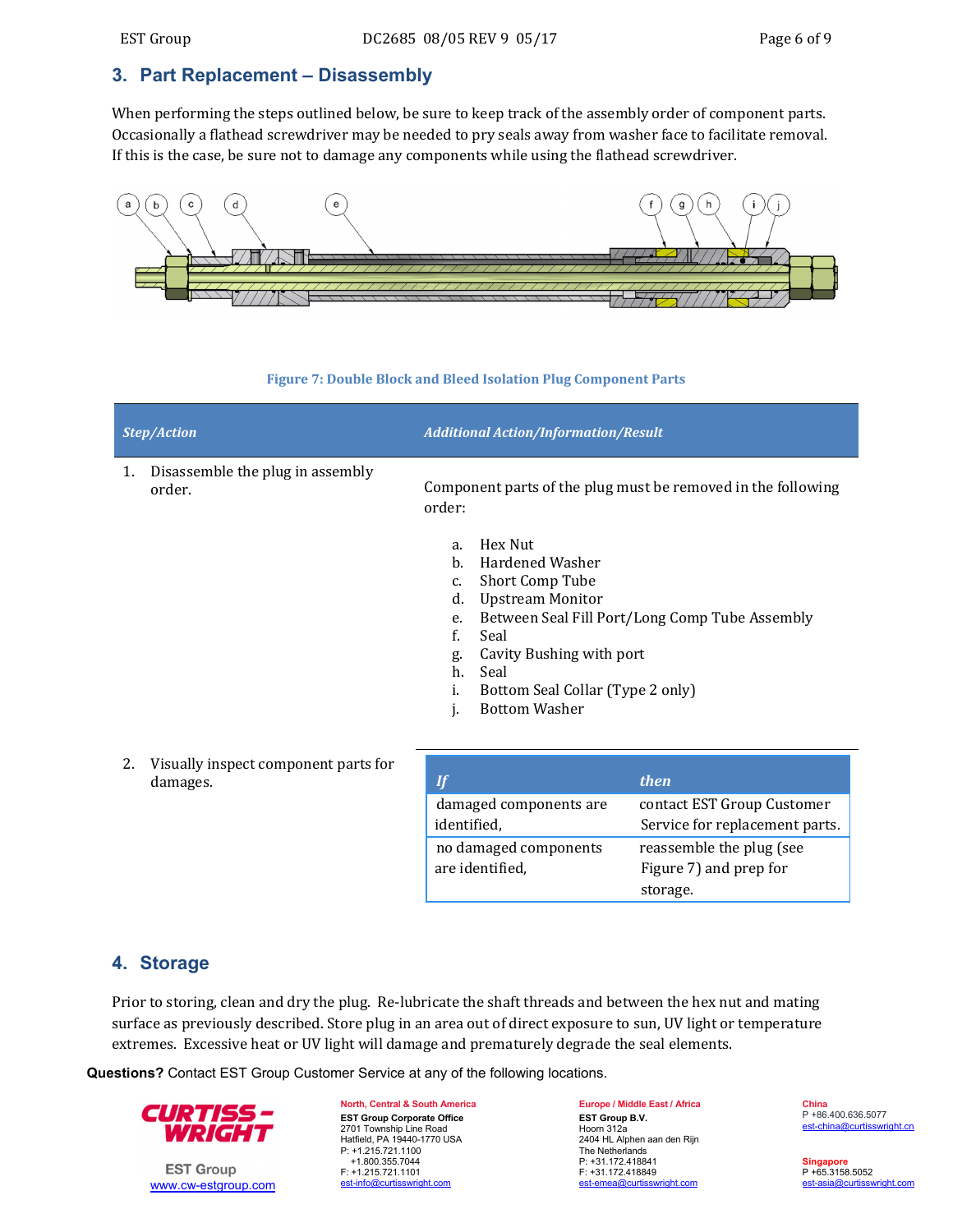### **Questions?**

Contact EST Group Customer Service at any of the following locations with questions.

- In USA and Canada: tel: 800-355-7044, fax: 215-721-1101, e-mail: est-info@curtisswright.com
- In Europe, Middle East, Africa: tel: +31-172-418841, fax: +31-172-418849; e-mail: estemea@curtisswright.com
- In Asia: tel: +65-6745-8560, fax: +65-6742-8700, e-mail: est-asia@curtisswright.com
- On the Internet: www.cw-estgroup.com

**EST** Group provides a complete range of repair products, services and replacement parts covering the life cycle of heat exchangers and condensers; additionally EST Group provides products and services to facilitate pressure testing pipe, piping systems, pressure vessels and their components. Visit EST Group on the Internet at www.cw-estgroup.com .

**Questions?** Contact EST Group Customer Service at any of the following locations.



**EST Group** www.cw-estgroup.com

**North, Central & South America EST Group Corporate Office**  2701 Township Line Road Hatfield, PA 19440-1770 USA P: +1.215.721.1100 +1.800.355.7044 F: +1.215.721.1101 est-info@curtisswright.com

**Europe / Middle East / Africa EST Group B.V.** Hoorn 312a 2404 HL Alphen aan den Rijn The Netherlands P: +31.172.418841 F: +31.172.418849 est-emea@curtisswright.com

**China** P +86.400.636.5077 est-china@curtisswright.cn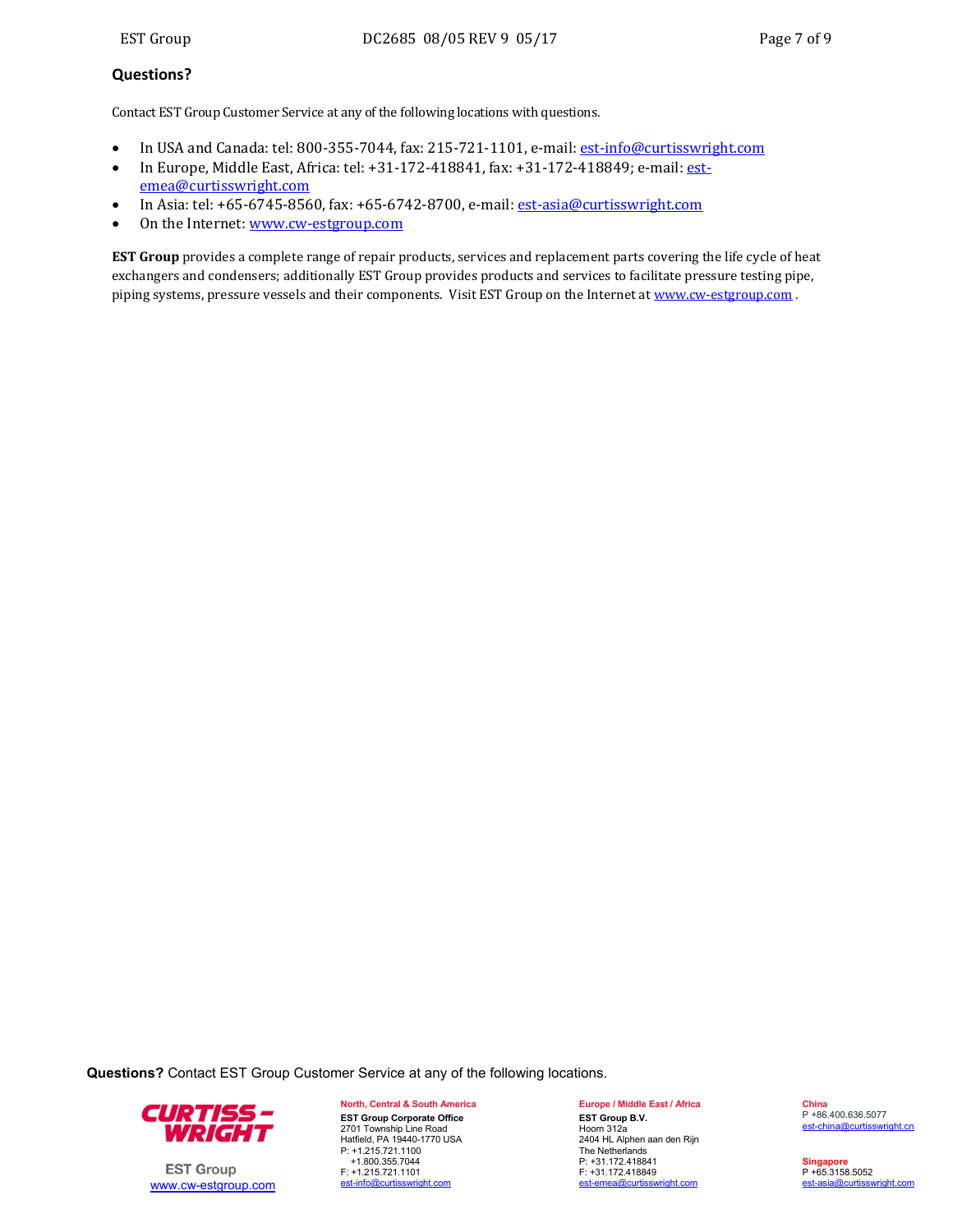#### **Table 1: Double Block & Bleed Installation Torque Specifications, Sizes ¾" to 3"**

| Sales Part<br>Number       | Nominal<br>Plug Size         | SCH               | Plug OD<br>$[$ in $(mm)]$ | Clearance<br>Between<br>Plug &<br>Pipe<br>$[$ in $(mm)]$ | Length<br>$[$ in $(mm)]$ | <b>Distance</b><br><b>Between</b><br>Seals<br>$\left[\text{in (mm)}\right]$ | Normal<br>Install.<br>Torque<br>[ft-lbs<br>$(N-m)$ ] | Maximum<br>Install.<br>Torque<br>$[ft-lbs]$<br>$(N-m)$ ] | $Crow-$<br>foot<br>Size<br>(in) | Maximum<br>Pressure<br>Between<br>Seals<br>[PsiG (BarG)] | Maximum<br>Upstream<br>Pressure<br>[Psi(G (BarG))] |
|----------------------------|------------------------------|-------------------|---------------------------|----------------------------------------------------------|--------------------------|-----------------------------------------------------------------------------|------------------------------------------------------|----------------------------------------------------------|---------------------------------|----------------------------------------------------------|----------------------------------------------------|
| <b>DBB-75P80</b>           | 3/4"                         | 80                | 0.65(16.5)                | 0.09(2.3)                                                | $22 - 5/8(575)$          | 1.50(38)                                                                    | 2.5(3.4)                                             | 5.0(6.8)                                                 | 7/16                            | 2250 (155)                                               | 10(0.7)                                            |
| <b>DBB-75P10</b>           | 3/4"                         | 10                | 0.78(19.8)                | 0.10(2.5)                                                | $22 - 5/8(575)$          | 1.50(38)                                                                    | 4.0(5.4)                                             | 7.0(9.5)                                                 | 7/16                            | 2250 (155)                                               | 10(0.7)                                            |
| DBB-1PXXS/<br>75P160       | 1"<br>3/4"                   | <b>XXS</b><br>160 | 0.54(13.7)                | 0.06(1.5)<br>0.07(1.8)                                   | $21-1/4(540)$            | 1.25(32)                                                                    | 1.5(2.0)                                             | 3.0(4.1)                                                 | 7/16                            | 2250 (155)                                               | 10(0.7)                                            |
| DBB-1P160 /<br>75P40       | 1"<br>3/4"                   | 160<br>40         | 0.72(18.3)                | 0.10(2.5)                                                | $22 - 5/8(575)$          | 1.50(38)                                                                    | 3.5(4.7)                                             | 6.5(8.8)                                                 | 7/16                            | 2250 (155)                                               | 10(0.7)                                            |
| DBB-1P80                   | 1"                           | 80                | 0.84(21.3)                | 0.12(3.0)                                                | $22 - 5/8(575)$          | 1.50(38)                                                                    | 4.0(5.4)                                             | 7.0(9.5)                                                 | 7/16                            | 2250 (155)                                               | 10(0.7)                                            |
| <b>DBB-1P40</b>            | 1"                           | 40                | 0.93(23.6)                | 0.12(3.0)                                                | $22 - 5/8(575)$          | 1.50(38)                                                                    | 5.0(6.8)                                             | 7.0(9.5)                                                 | 7/16                            | 2250 (155)                                               | 10(0.7)                                            |
| DBB-1P10                   | 1"                           | 10                | 0.98(24.9)                | 0.12(3.0)                                                | $22 - 5/8(575)$          | 1.50(38)                                                                    | 5.0(6.8)                                             | 7.5(10.2)                                                | 7/16                            | 2250 (155)                                               | 10(0.7)                                            |
| <b>DBB-125P160</b>         | $1 - 1/4"$                   | 160               | 1.01(25.7)                | 0.15(3.8)                                                | $23 - 7/8(606)$          | 1.50(38)                                                                    | 8.0(10.8)                                            | 12(16.3)                                                 | 1/2                             | 2250 (155)                                               | 10(0.7)                                            |
| <b>DBB-125P80</b>          | $1 - 1/4"$                   | 80                | 1.13(28.7)                | 0.15(3.8)                                                | $23 - 7/8(606)$          | 1.50(38)                                                                    | 10(13.6)                                             | 13 (17.6)                                                | 1/2                             | 2250 (155)                                               | 10(0.7)                                            |
| <b>DBB-125P40</b>          | $1 - 1/4"$                   | 40                | 1.23(31.2)                | 0.15(3.8)                                                | $23 - 7/8(606)$          | 1.50(38)                                                                    | 11(14.9)                                             | 14(19.0)                                                 | 1/2                             | 2250 (155)                                               | 10(0.7)                                            |
| <b>DBB-125P10</b>          | $1 - 1/4"$                   | 10                | 1.29(32.8)                | 0.15(3.8)                                                | $23 - 7/8(606)$          | 1.50(38)                                                                    | 12(16.3)                                             | 14(19.0)                                                 | 1/2                             | 2250 (155)                                               | 10(0.7)                                            |
| DBB-15P160                 | $1 - 1/2"$                   | 160               | 1.19(30.2)                | 0.15(3.8)                                                | $26 - 3/4(679)$          | 2.50(64)                                                                    | 15(20)                                               | 20(27)                                                   | 3/4                             | 2250 (155)                                               | 10(0.7)                                            |
| DBB-15P40                  | $1 - 1/2"$                   | 40                | 1.46(37.1)                | 0.15(3.8)                                                | $26-3/4(679)$            | 2.50(64)                                                                    | 15 (20)                                              | 20(27)                                                   | 3/4                             | 2250 (155)                                               | 10(0.7)                                            |
| DBB-2PXXS/<br><b>15P80</b> | 2 <sup>n</sup><br>$1 - 1/2"$ | <b>XXS</b><br>80  | 1.35(34.3)                | 0.15(3.8)                                                | $26 - 3/4(679)$          | 2.50(64)                                                                    | 15(20)                                               | 20(27)                                                   | 3/4                             | 2250 (155)                                               | 10(0.7)                                            |
| DBB-2P160 /<br>15P10       | 2 <sup>n</sup><br>$1 - 1/2"$ | 160<br>10         | 1.53(38.9)                | 0.16(4.1)<br>0.15(3.8)                                   | $26 - 3/4(679)$          | 2.50(64)                                                                    | 20(27)                                               | 30(41)                                                   | 3/4                             | 2250 (155)                                               | 10(0.7)                                            |
| <b>DBB-2P80</b>            | 2 <sup>n</sup>               | 80                | 1.76(44.7)                | 0.18(4.6)                                                | $28-1/2(724)$            | 2.50(64)                                                                    | 30(41)                                               | 50(68)                                                   | 7/8                             | 2250 (155)                                               | 10(0.7)                                            |
| <b>DBB-2P40</b>            | 2 <sup>n</sup>               | 40                | 1.89(48.0)                | 0.18(4.6)                                                | $28-1/2(724)$            | 2.50(64)                                                                    | 30(41)                                               | 50(68)                                                   | 7/8                             | 2250 (155)                                               | 10(0.7)                                            |

**Questions?** Contact EST Group Customer Service at any of the following locations.



**EST Group** www.cw-estgroup.com

#### **North, Central & South America EST Group Corporate Office**  2701 Township Line Road Hatfield, PA 19440-1770 USA P: +1.215.721.1100 +1.800.355.7044 F: +1.215.721.1101 est-info@curtisswright.com

## **Europe / Middle East / Africa**

**EST Group B.V.** Hoorn 312a 2404 HL Alphen aan den Rijn The Netherlands P: +31.172.418841 F: +31.172.418849 est-emea@curtisswright.com

**China** P +86.400.636.5077 est-china@curtisswright.cn